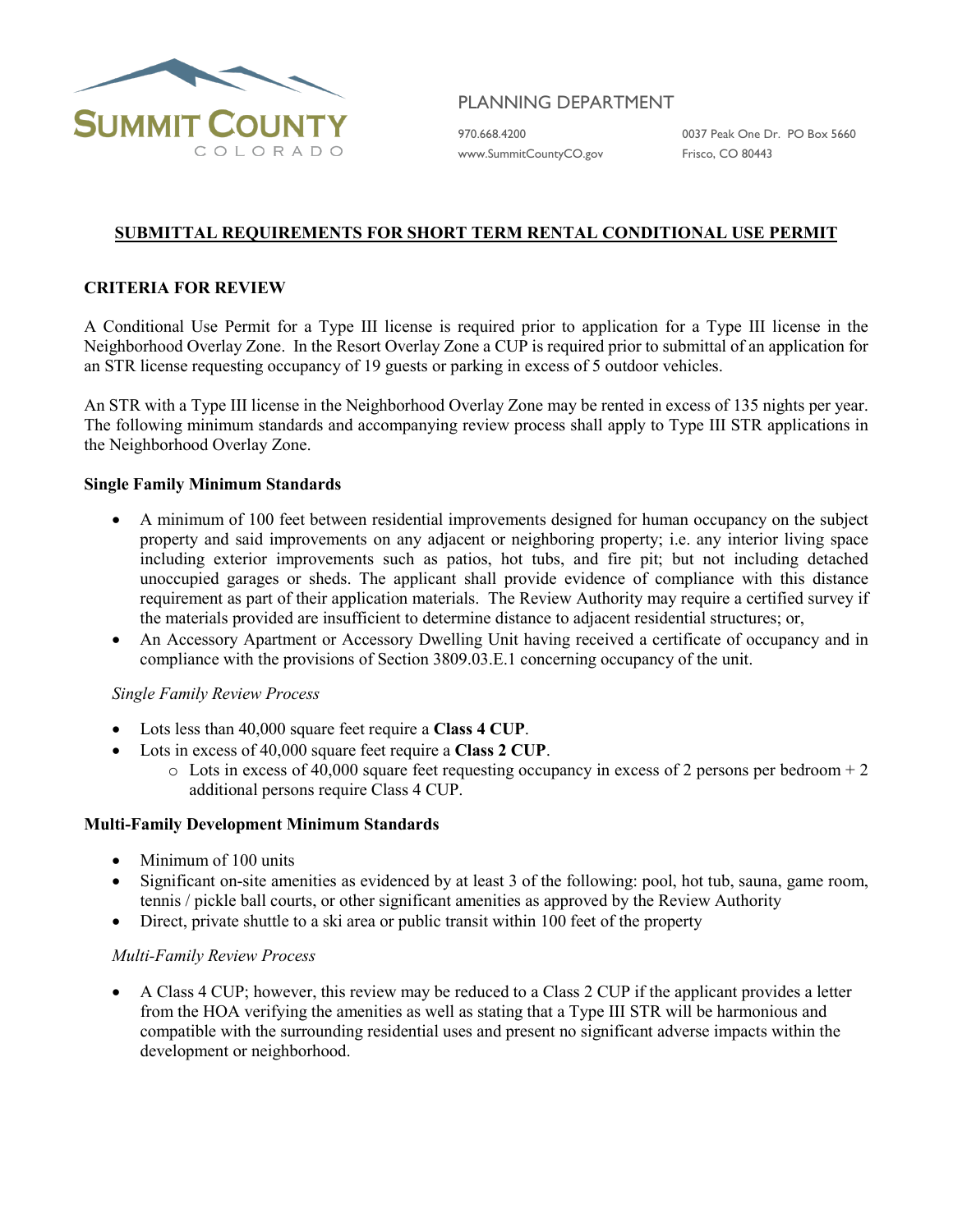# **Review Criteria**

### **Section 3821.05 – Specific Review Criteria for STRs**

The conditional use permit application shall be reviewed in the context of the property and neighborhood to consider whether the types of uses in the neighborhood, the home size, lot size and distance to neighboring properties can potentially enable these properties to accommodate higher occupancies, where possible to request, higher number of nights rented as an STR, and/or additional cars parked on site. Applications shall be referred to referral agencies such as the water and sanitation districts (or State Engineer and Environmental Health Department for units on well and septic), fire department, Building Inspection Department, Engineering Department, etc., in order to evaluate whether the unit is able to adequately accommodate the proposed intensity, given the capacity of the existing services and infrastructure and the potential impacts to the adjacent residents. Criteria for review of the application shall include the following:

- 1. The proposed use and occupancy of the STR property does not exceed the applicable building and fire code requirements for maximum occupancy of the structure, and protects the public health, safety and welfare.
- 2. The existing services and infrastructure (e.g., water supply, sewage disposal capacity, access, on-site parking spaces) can support the proposed use and occupancy of the property, or the applicant has obligated himself/herself to provide the necessary services and infrastructure in sufficient time to serve the proposed use.
- 3. The proposed operation of the STR will ensure preservation of the residential character of the neighborhood where it is located. The amount of traffic and noise from lodging guests will not result in significant adverse impacts to the adjacent neighborhood.
- 4. There is adequate separation and buffering of the STR use from adjacent residences and public rights-ofway to mitigate potential impacts on the surrounding neighborhood, including traffic, additional parking and noise. Standards for demonstrating adequate separation and buffering include but are not limited to: orientation of the STR unit on the property away from nearby residential structures; linear separation from other residential structures; separation from other structures by an intervening right-of-way; topographic features such as rock formations or grade differences; and mature vegetation or fencing.
- 5. There is not a history of STR complaints on the property, if an STR was already in existence on the property, the owner has adequately addressed the conditions that lead to the complaints, to the satisfaction of the Review Authority.
- 6. The property is in compliance with all other applicable laws, rules and regulations, including but not limited to standards concerning driveways and parking areas as found in Chapters 3 and 5 of this Code.

#### **12302.04: Findings for Approval of Conditional Use Permits – General Criteria of Approval for CUPs**

The Review Authority may approve a conditional use permit only if the application meets all relevant County regulations and standards and provided the Review Authority makes the following findings:

- A. The proposal is in general conformance with the goals, policies/actions and provisions of the Summit County Countywide Comprehensive Plan and any applicable basin or subbasin master plans.
- B. The proposed conditional use is in compliance with the County's Zoning Regulations.
- C. The use is in harmony and compatible with surrounding land uses and the neighborhood and will not create a substantial adverse impact on adjacent properties or on services and infrastructure.
- D. Adequate services and infrastructure are available to serve the use or the applicant has obligated himself to provide services and infrastructure in sufficient time to serve the proposed use.

# **Length of Validity**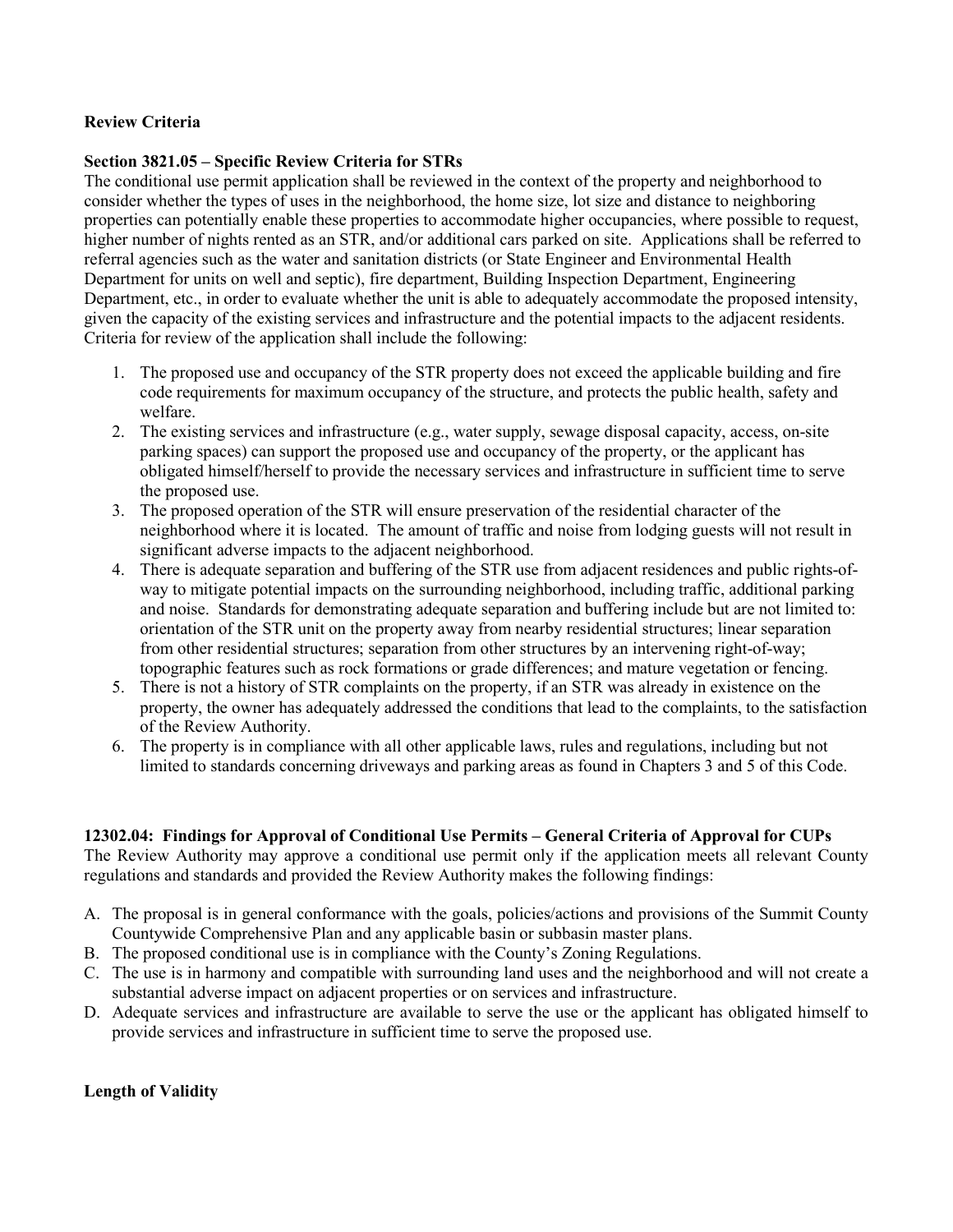- 1. The length of validity of a CUP shall not exceed 5 years.
- 2. A CUP for a Type III STR will remain valid so long as it is associated with an active STR Type III license. However, upon sale of a property, 60 days may lapse between licenses without voiding the CUP.
- 3. Revocation of an STR Type III license will automatically void the CUP approval.

## **SUBMITTAL MATERIALS**

The following shall be submitted to the Planning Department with a Class 2 development review application for a conditional use permit for an administrative approval, except for items that may be waived, or additional items that may be required, in accordance with Section 12003 et seq. of the Code:

| Initial &<br>date<br>when<br>required<br>(Office<br>use only) | Initial &<br>date<br>when<br>submitted<br>(Office<br>use only) | A. Written Material                                                                                                                                                                                                                                                                                                                                                                                                                                                                                                    |
|---------------------------------------------------------------|----------------------------------------------------------------|------------------------------------------------------------------------------------------------------------------------------------------------------------------------------------------------------------------------------------------------------------------------------------------------------------------------------------------------------------------------------------------------------------------------------------------------------------------------------------------------------------------------|
|                                                               |                                                                | Application Form: Attached to the packet.<br>1.                                                                                                                                                                                                                                                                                                                                                                                                                                                                        |
|                                                               |                                                                | 2. Letter from Property Owner(s): Letter from property owner indicating that such owner is<br>applying for a development review application, or a letter from the property owner giving<br>permission for another person or entity to apply for a conditional use permit.                                                                                                                                                                                                                                              |
|                                                               |                                                                | <b>Preliminary Title Report:</b> An applicant shall submit a preliminary title report (Schedule B).<br>3.                                                                                                                                                                                                                                                                                                                                                                                                              |
|                                                               |                                                                | <b>Project Narrative:</b><br>4.<br>Lot size, home size, bedroom count<br>$\Box$<br>Explanation on communication with guests if natural features or open space are on the property<br>$\Box$<br>or adjacent to the property.<br>Information on outdoor fire pit, if any<br>$\Box$<br>Information on hot tub and quiet hours<br>□<br>Information on quiet hours<br>$\Box$<br>Maximum occupancy<br>$\Box$<br>Characteristics having impact on adjacent properties.<br>$\Box$<br>Parking plan<br>□<br>Trash plan<br>$\Box$ |
|                                                               |                                                                | Master Plan Conformance Statement: Statement of how proposal generally conforms to<br>5.<br>the applicable master plan goals and related policies/actions. Conformance with Master Plans<br>is a criterion of approval for a CUP, mater plans can be found at.                                                                                                                                                                                                                                                         |
|                                                               |                                                                | Criteria for Decisions Statement and Statement of Compliance on Specific Code<br>6.<br>Criteria: Written narrative on all 10 of the criteria of approval in Section 3821.05 and<br>12302.04 and how this application meets these standards.                                                                                                                                                                                                                                                                            |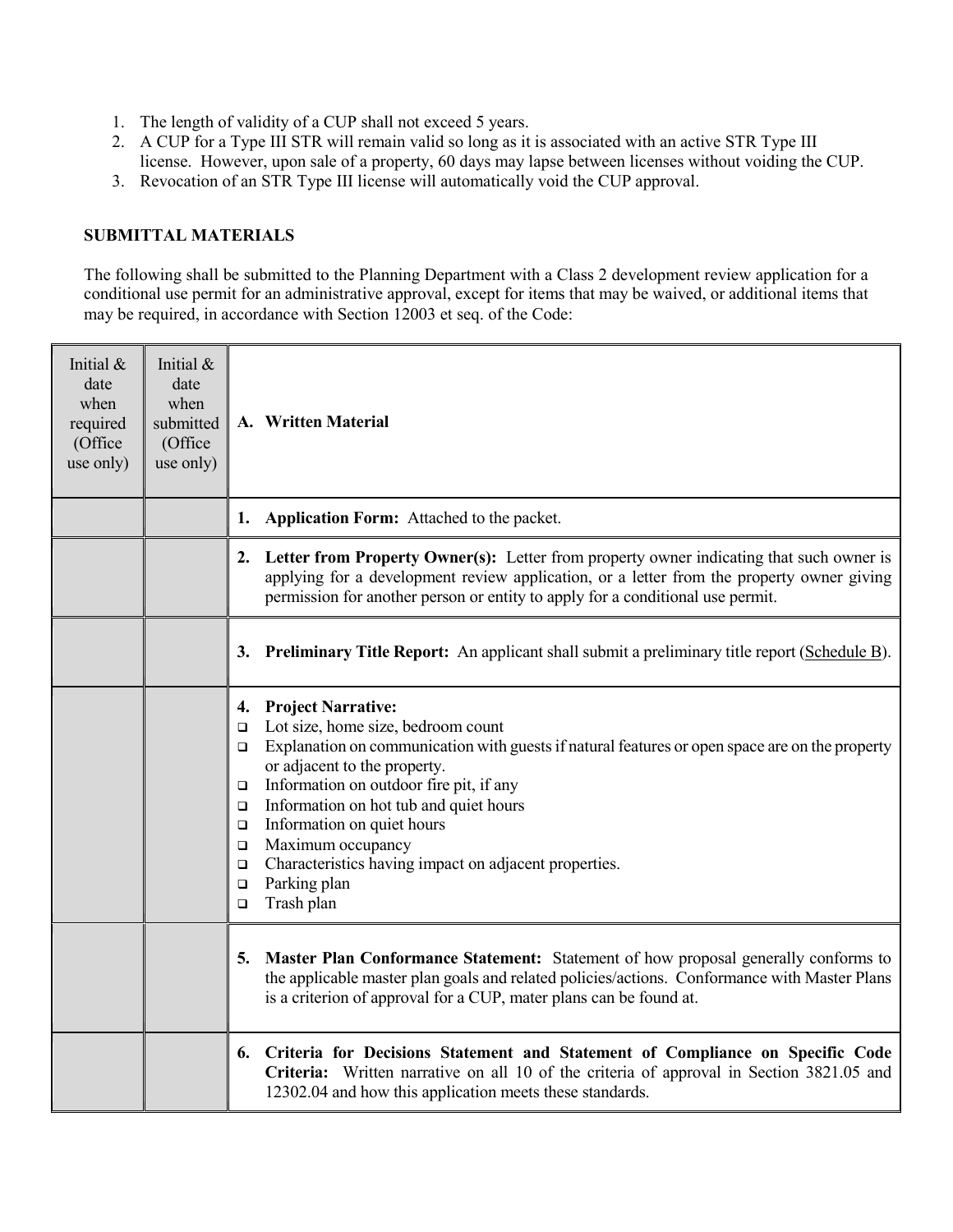|  | <b>Water Supply:</b> Description of water supply proposed:<br>Amount of water needed (in gallons per day).<br>◻<br>Letter from the water district, as applicable, that they have no concern with the proposed STR<br>□<br>intensity<br>Copy of a well permit.<br>□<br>Copy of water augmentation plan, if applicable. |
|--|-----------------------------------------------------------------------------------------------------------------------------------------------------------------------------------------------------------------------------------------------------------------------------------------------------------------------|
|  | <b>Sewage Disposal:</b> Description of means of sewage disposal:<br>8.<br>OWTS permit and current pumper report within the last three years.<br>◻<br>Letter from the was tewater district, as applicable, that they have no concerns with the proposed<br>◻<br>STR intensity.                                         |

|  | <b>B.</b> Graphic Material                                                                                                                                                                                                                                                                                                                                                                                                                                                                                                                                                                                                                                                                                                                                                                                         |
|--|--------------------------------------------------------------------------------------------------------------------------------------------------------------------------------------------------------------------------------------------------------------------------------------------------------------------------------------------------------------------------------------------------------------------------------------------------------------------------------------------------------------------------------------------------------------------------------------------------------------------------------------------------------------------------------------------------------------------------------------------------------------------------------------------------------------------|
|  | Vicinity Map – Aerial showing distance to adjacent property improvements<br>1.                                                                                                                                                                                                                                                                                                                                                                                                                                                                                                                                                                                                                                                                                                                                     |
|  | <b>Existing Conditions Plan</b> / Site Plan: To engineering scale $(1"$ :10', 1:20 or 1":30' scale),<br>2.<br>showing:<br>Property boundaries and dimensions and easements.<br>□<br>Certified topographic survey of the property showing driveway grade and existing conditions<br>□<br>of all improvements include parking areas, etc.<br>Steams, ponds, lakes and other water features including wetlands.<br>□<br>Certified survey of all existing development and improvements, such as buildings and<br>$\Box$<br>structures, utility lines, wells, septic and leach fields, sewer and water line connections, trails,<br>driveways, and parking areas prepared by a Colorado Licensed Surveyor.<br>Snow Storage<br>❏<br><b>Trash Disposal Locations</b><br>$\Box$<br><b>Property Line Setbacks</b><br>$\Box$ |
|  | <b>Architectural Plans</b><br>3.<br><b>Floor Plans:</b> Dimensioned floor plans to $\frac{1}{4}$ :1 to 1/8:1 architectural scale, or other scale as<br>$\Box$<br>may be approved by the Planning Department based on the extent of a proposed building.<br>Label all rooms and show bed / sleeper configurations.<br><b>Elevations:</b> Dimensioned elevations to $\frac{1}{4}$ :1 to 1/8:1 architectural scale, or other scale as may<br>◻<br>be approved by the Planning Department based on the extent of a proposed building.                                                                                                                                                                                                                                                                                  |
|  | <b>Parking Plan:</b> Include parking plan in compliance with all applicable regulation, showing<br>4.<br>number of vehicles                                                                                                                                                                                                                                                                                                                                                                                                                                                                                                                                                                                                                                                                                        |
|  | Trash Disposal Plan: May include in written material if visual layout is not applicable.<br>5.                                                                                                                                                                                                                                                                                                                                                                                                                                                                                                                                                                                                                                                                                                                     |
|  | <b>Exterior Lighting Fixtures:</b> Photos of all exterior lighting, all exterior lighting shall be fully<br>6.<br>shielded and down-lit as required by Section 3505.07 of the Code.                                                                                                                                                                                                                                                                                                                                                                                                                                                                                                                                                                                                                                |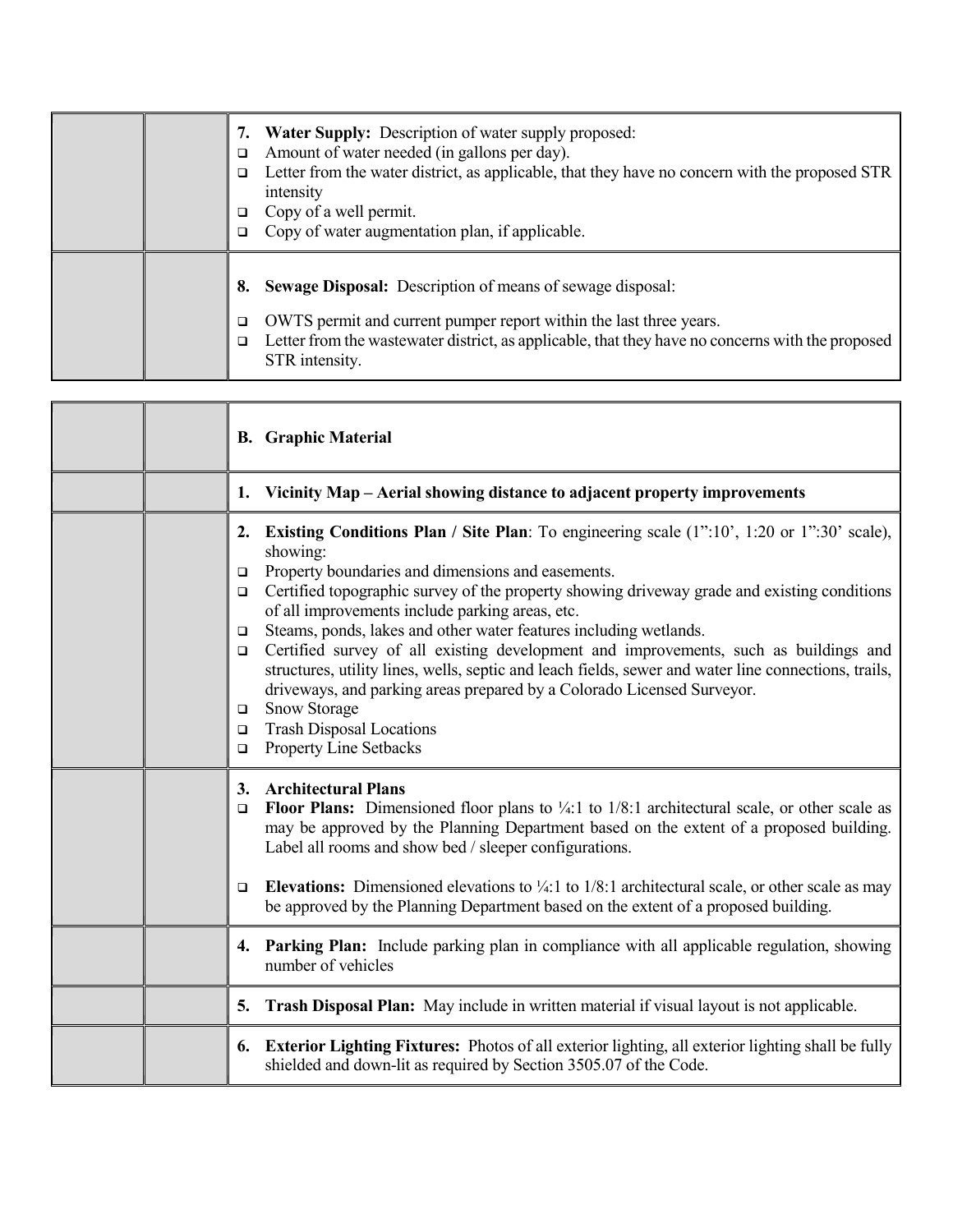|  | Wetlands: Show wetlands on property, if applicable. Provide information in narrative about<br>7.<br>communication with guests about wetland                                                                                                                                                                                                                                                                                                                                 |
|--|-----------------------------------------------------------------------------------------------------------------------------------------------------------------------------------------------------------------------------------------------------------------------------------------------------------------------------------------------------------------------------------------------------------------------------------------------------------------------------|
|  | C. Information Required for Public Noticing or Hearing, as applicable                                                                                                                                                                                                                                                                                                                                                                                                       |
|  | Note: Class 2 and Class 4 applications for STR CUPs require a sign posting notice per the<br>provisions of Sections 12000.10 et seq. and 13100 et seq.                                                                                                                                                                                                                                                                                                                      |
|  | Note: Class 4 applications will require mailed notice to property owners within 300' to alert<br>them of the public hearing with the Basin Planning Commission.                                                                                                                                                                                                                                                                                                             |
|  | D. Other Materials                                                                                                                                                                                                                                                                                                                                                                                                                                                          |
|  | Development Review Processing Fee: Required fee and adjacent property owner notification<br>1.<br>printing & mailing cost (payable to Summit County Government). Note fees are adjusted in<br>accordance with the CPI every March.<br>Class 2: \$1,650.00<br>Class 4: \$4,925.00                                                                                                                                                                                            |
|  |                                                                                                                                                                                                                                                                                                                                                                                                                                                                             |
|  | <b>Number of Copies Required:</b><br>2.<br>copies of stapled packets of the graphic material, in the scale as outlined above at 24" x<br>$\Box$<br>36" in size, folded to 81/2"x11".<br>copies of stapled packets of the graphic material that are scalable at 11" x 17" in size,<br>$\Box$<br>folded to $8\frac{1}{2}$ "x11".<br>copies of the written materials.<br>❏<br>Individual PDF's of each item required as part of the submittal, separated and labeled<br>$\Box$ |
|  | according to the submittal requirements.                                                                                                                                                                                                                                                                                                                                                                                                                                    |

**3. The Planning Department** may require you to submit additional information needed for review of your application.

I, \_\_\_\_\_\_\_\_\_\_\_\_\_\_\_\_\_\_\_\_\_\_\_\_ understand and acknowledge the above listed submittal requirements are needed in order to make application for a Conditional Use Permit Application. The application includes all the submittal requirements as indicated by an initial and date on the submittal requirement checklist. All applicable fees, any required plans and any other submittal documents so indicated "*When Required*" on this checklist are also included in the submittal.

Date of Pre-Submittal Meeting: <br>Planner's Signature: